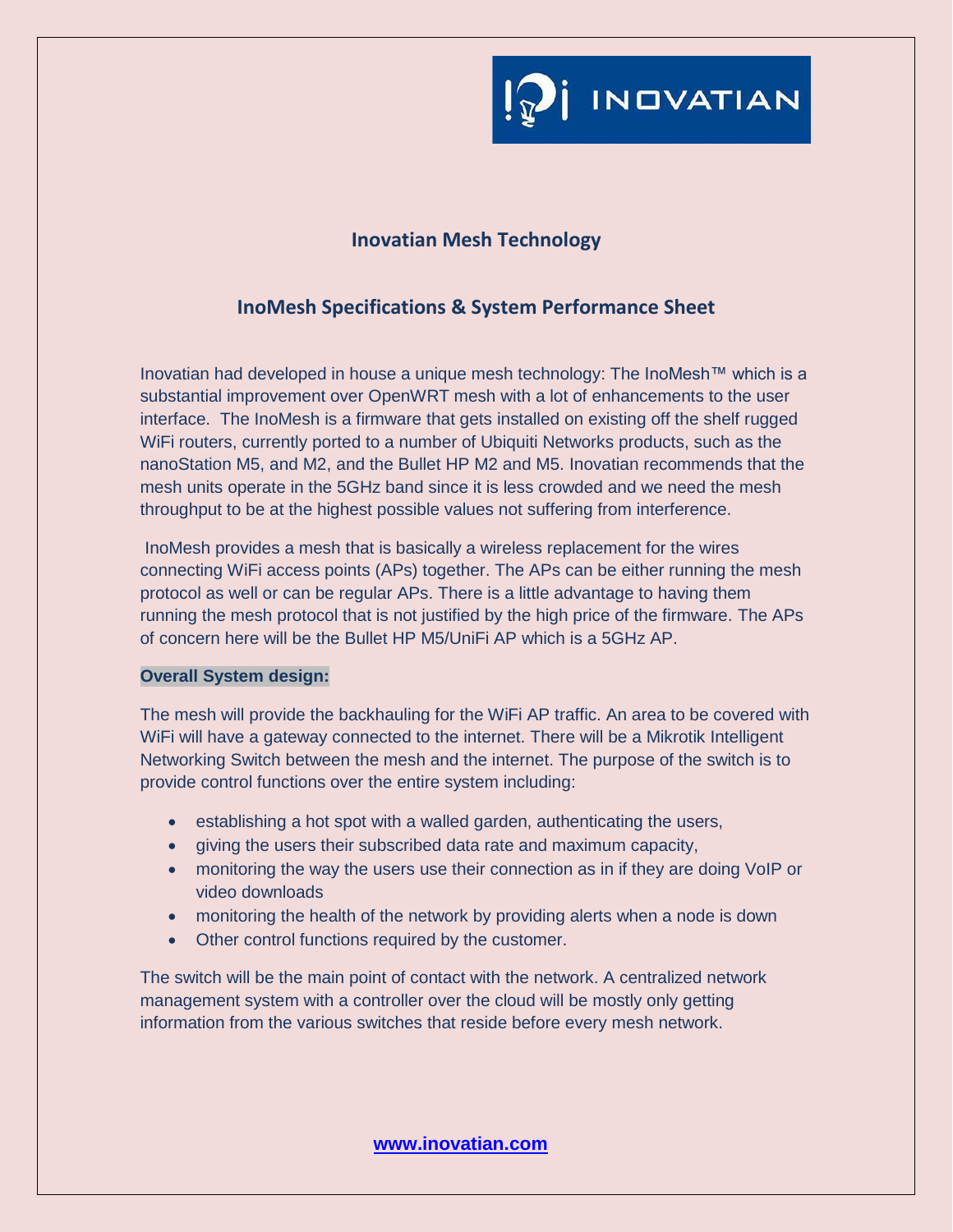After the switch immediately, will be a gateway or a host that will distribute the traffic to the other nodes. For low number of hops, InoMesh will be used. The network will be designed in general with not more than 2 hops. More than 2 hops should occur only if there is a problem with a node or something.

We recommend that nodes not be more than 200m apart with a clear line of site. The longer the distance is the lower the speed of the mesh.

Each mesh unit will be connected to at least one AP. If more than one AP is to be connected to a single mesh unit, another switch will have to be installed between the mesh node and the APs.

## **Introduction**

Wi-Fi mesh networks are quite different from traditional Wi-Fi networks in regards to their installation and design. Instead of all wireless access points (APs) having to be wired back to the network via Ethernet cables like in a traditional network, a mesh network is designed to have some of the APs wirelessly communicating between each other for their network and Internet connection.

A mesh network approach is useful for GSM operators where there's no existing wired infrastructure, or lacking of wired infrastructure, and installing cabling for the APs isn't possible or desired. This could apply when a network needs to be installed quickly, or when setting up a temporary network for an outdoor network where running cables is costly.

**InoMesh™:** is a proprietary customization of open source mesh firmware that primarily made it more user friendly and more suitable for mobile operator use. Bandwidth halved with each hop.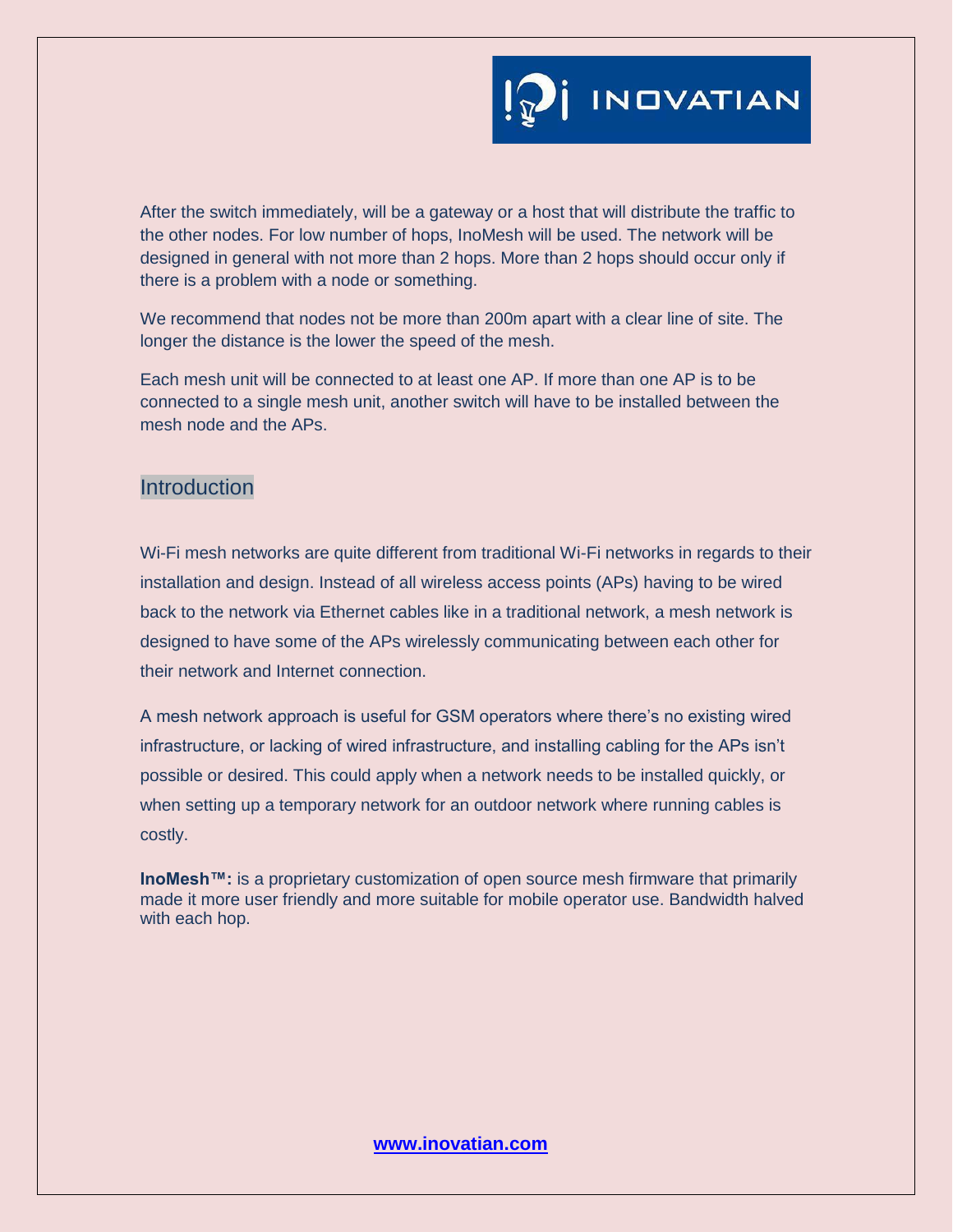

#### **InoMesh – An Innovative Mesh Technology by Inovatian**

Just like a virtual switch

- Supports Multiple Mesh Routing Algorithms

- Automatic Network Configuration Discovery

- The ability to measure almost all performance parameters of the mesh: the speed of a particular hop, the RSSI at both ends, etc.

- We have DHCP server capability in any of the mesh node to allow locally available IP addressing Scheme for client subnet
- We have the ability to test nodes availability by MAC addresses allowing connectivity/reach ability even if IP address is not reachable
- We can upgrade the devices remotely without needing physical access to the devices
- We can limit the link bandwidth per hop to improve performance of mesh The change in topology/failure of mesh node is discovered and recovered in under 9 seconds
- Each mesh node can be configured to serve clients at the same time as it can act as part of the mesh
- InoMesh supports standard security features as in Available APs in market.
- InoMesh supports efficient multi casting for multimedia and VoIP traffic.
- InoMesh supports saving / loading of configuration and uploading to all nodes of the mesh to reduce deployment time.
- InoMesh provides real-time bandwidth availability and nodes availability status along with signal quality information.
- We have features like per hop speed test and can test end to end speed test from Gateway to any mesh node.
- We can establish backbone network without requirement of IP addressing on mesh nodes individually.
- We have already fixed the looping problem, It's using STP
- Just install and connect and it become part of mesh
- We can limit bandwidth on each hop
- Establish multiple gateways per mesh, And load is distributed over the gateways according to their proximity to the gateways
- It has all the features that are not available in other mesh
	- Proprietary Customization, Optimization and Features
	- Plug-and-Play Mesh Technology works out of the box
	- No end user networking experience required
	- End to End and per Hop Performance measurements
	- Transparent Mesh Technology for all types of IP traffic
	- Network Applications work without any configuration

**www.inovatian.com**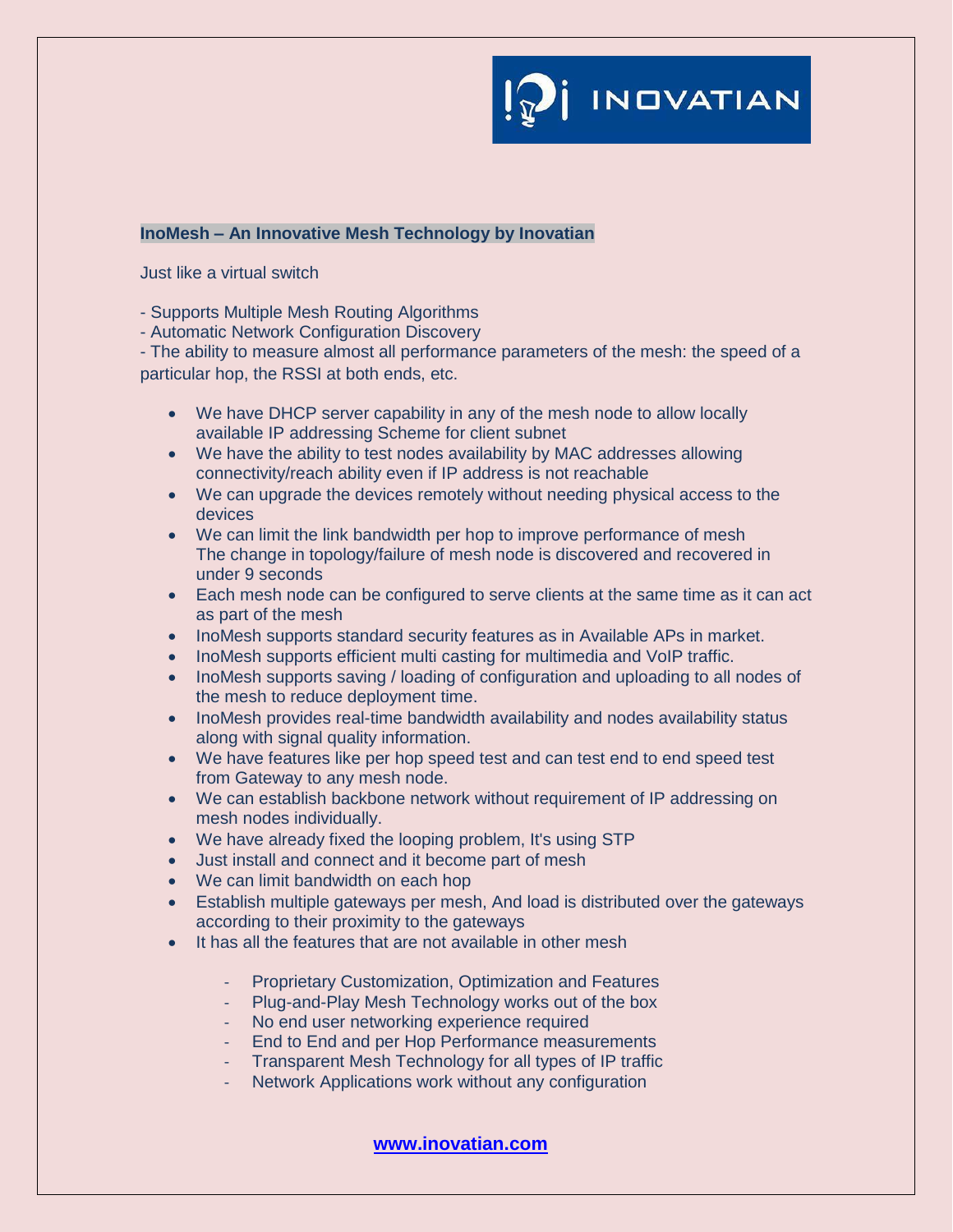INDVATIAN

- InoMesh Nodes Connect automatically to form Mesh
	- Layer-2 Mesh forwards any IP payload as a Package
	- Does Not require IP address assignment to Mesh
	- Nodes can act as Client AP as well as Mesh Node
	- Mesh Servers Receive and forward Internet traffic
	- Mesh Clients forward traffic on the mesh
	- Supports Multimedia Streaming over Mesh
	- Supports SSH and Encrypted Tunnels
	- Automatic Firmware upgrade retaining configuration

#### **PERFORMANCE OPTIMIZATION**

Superior Performance with Kernel implementation

- Layer-3 Daemons work in user space
- Faster forwarding based on MAC
- Hardware optimized Mesh Features
- End-to-End Mesh Performance Measurement
- Per Hop Wireless Signal & SNR Measurement
- Maximum Mesh Performance iPERF Testing
- Ping IP/MAC, Trace route IP/MAC and iPERF
- DHCP Server support for Multiple Mesh Segments

Using AAA to Provide Authorization, Authentication and Accounting for Inovatian Mesh **Network** 

#### **Using AAA**

•We integrated with AAA to create customer profile, provision service and assign credential

•We also integrate with AAA to collect usage and bill services.

•We also control sessions, speed, landing page, usage volume

•Post Paid and Pre-Paid could be supported

**www.inovatian.com**